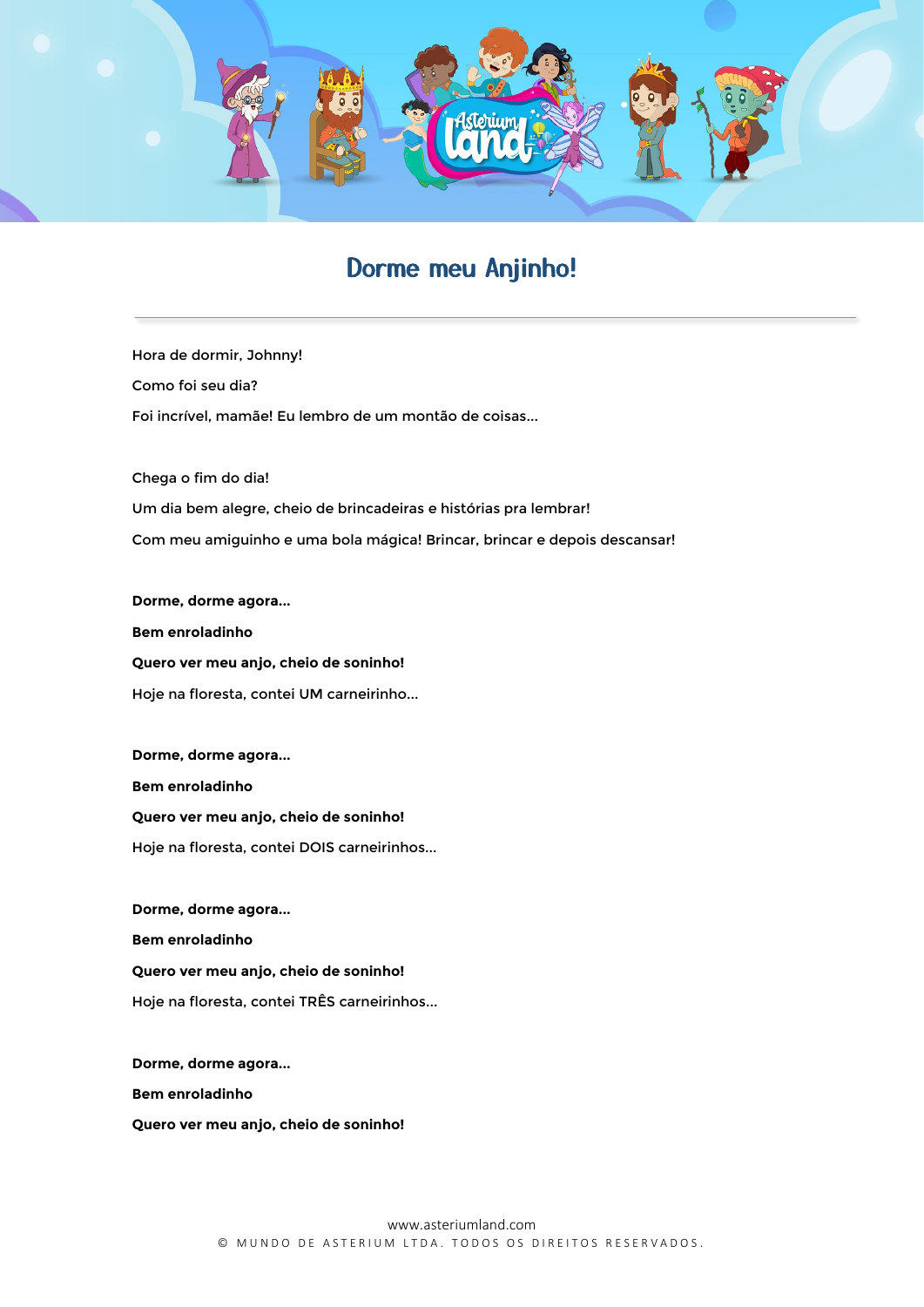

Hoje na floresta, contei QUATRO carneirinhos...

**Dorme, dorme agora... Bem enroladinho Quero ver meu anjo, cheio de soninho!** Hoje na floresta, contei CINCO carneirinhos...

**Dorme, dorme agora... Bem enroladinho Quero ver meu anjo, cheio de soninho!**

Dorme, meu anjinho! Agora bem quentinho, na sua caminha, cheio de denguinho!

**Dorme, dorme agora... Bem enroladinho Quero ver meu anjo, cheio de soninho!**

**Dorme, dorme agora...** 

**Bem enroladinho**

**Quero ver meu anjo, cheio de soninho!**

**Dorme, dorme agora...** 

**Bem enroladinho**

**Quero ver meu anjo, cheio de soninho!**

Boa noite, querido!

Boa noite, mamãe!

Aaaah!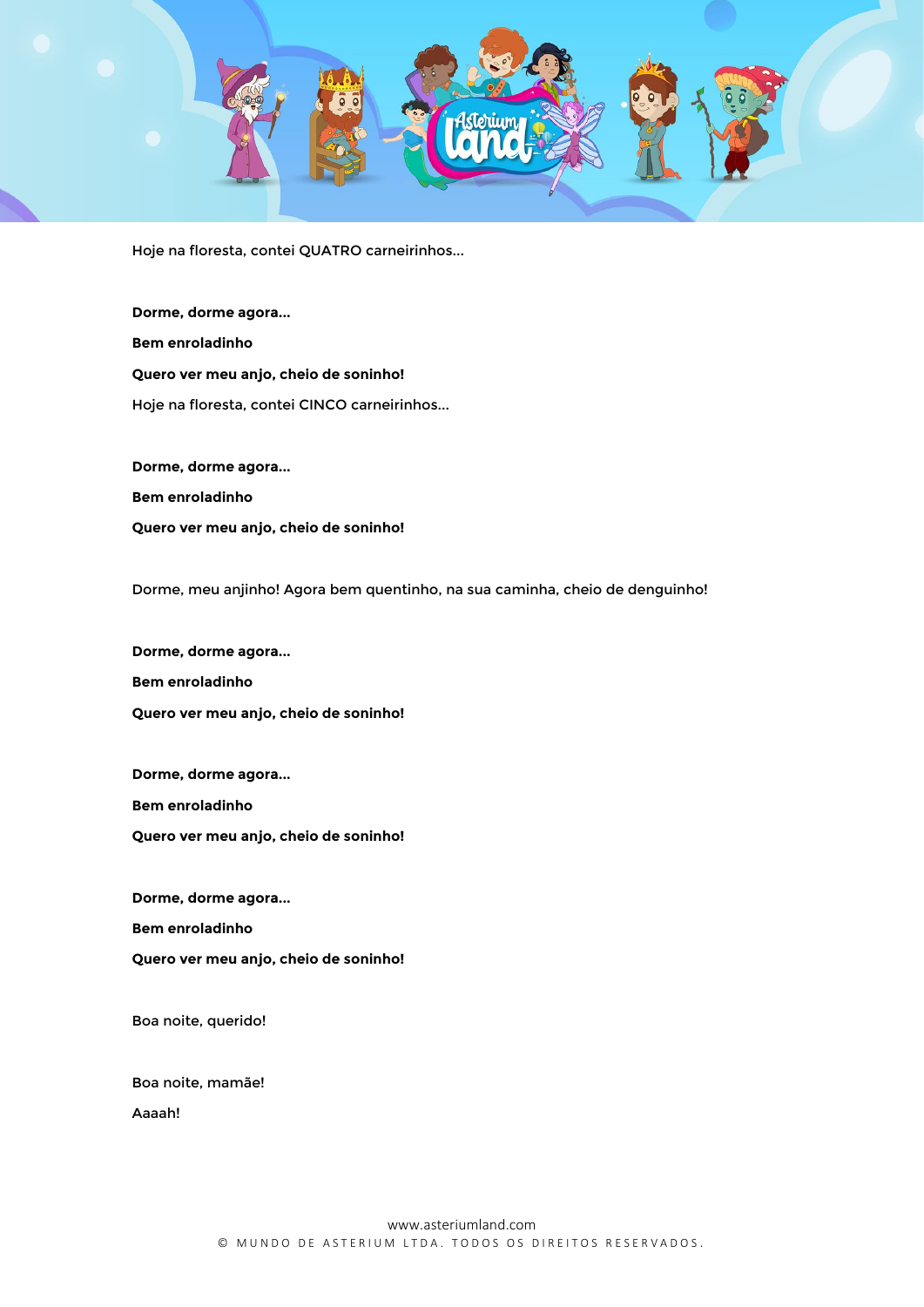

## Sleep Little Angel

Time to sleep, Johnny! How was your day?

It was great, mommy! I remember a lot of things...

The end of the day is here! A very happy day, with many adventures and stories to tell! I played with my friends and a magic ball, and now it's time to rest! To rest! To rest!

**Sleep, little angel... Sleep really tight** 

**I want to see my baby resting with delight!**

I counted ONE sheep today in the forest...

**Sleep, little angel... Sleep really tight I want to see my baby resting with delight!** I counted TWO sheep today in the forest...

**Sleep, little angel...**

**Sleep really tight** 

**I want to see my baby resting with delight!**

I counted THREE sheep today in the forest...

**Sleep, little angel... Sleep really tight I want to see my baby resting with delight!**